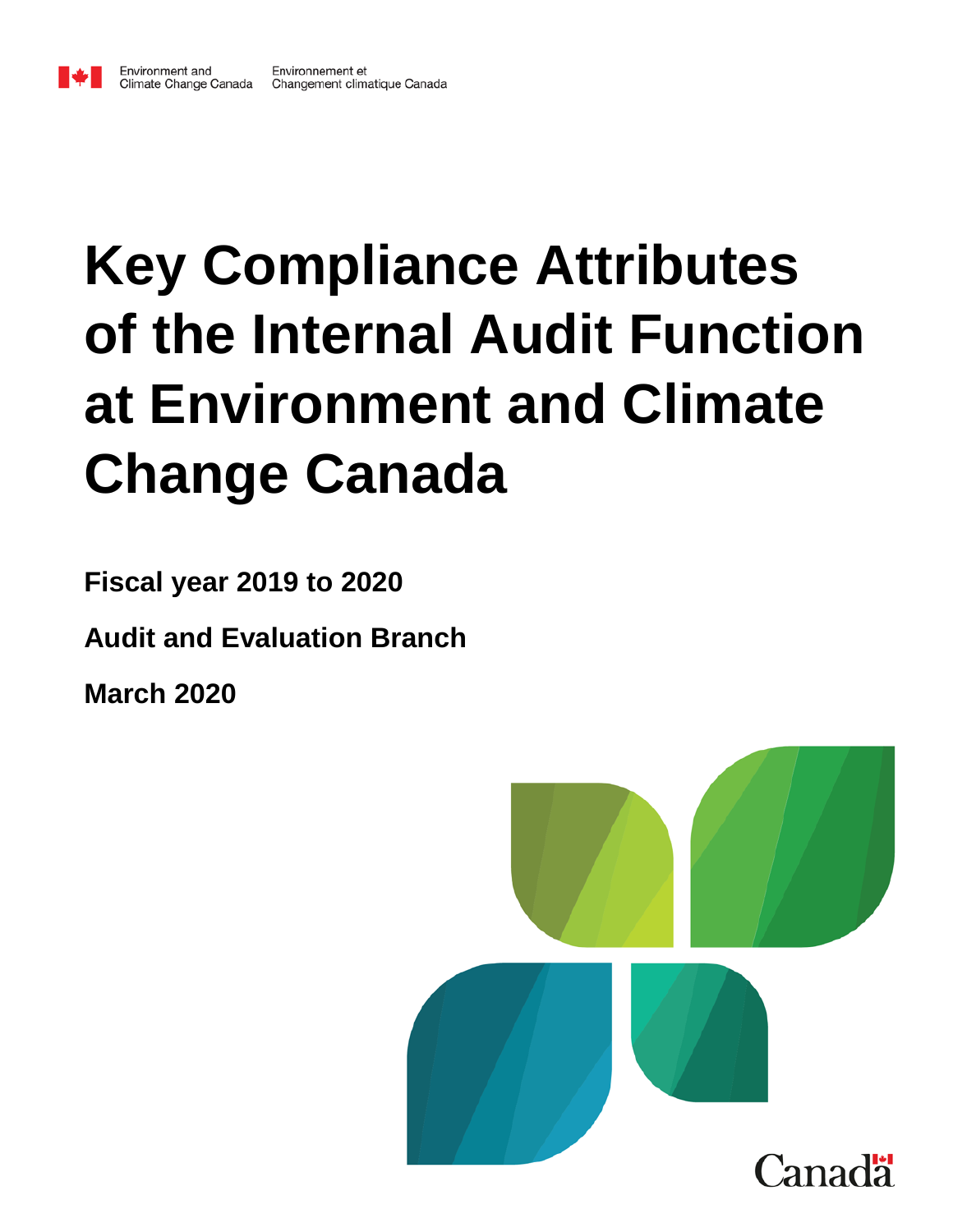Cat. No.: En1-82E-PDF ISSN: ISSN 2562-6930

Unless otherwise specified, you may not reproduce materials in this publication, in whole or in part, for the purposes of commercial redistribution without prior written permission from Environment and Climate Change Canada's copyright administrator. To obtain permission to reproduce Government of Canada materials for commercial purposes, apply for Crown Copyright Clearance by contacting:

Environment and Climate Change Canada Public Inquiries Centre 7th Floor, Fontaine Building 200 Sacré-Coeur Boulevard Gatineau QC K1A 0H3 Telephone: 819-997-2800 Toll Free: 1-800-668-6767 (in Canada only) Email[: ec.enviroinfo.ec@canada.ca](mailto:ec.enviroinfo.ec@canada.ca)

© Her Majesty the Queen in Right of Canada, represented by the Minister of Environment and Climate Change, 2020

Aussi disponible en français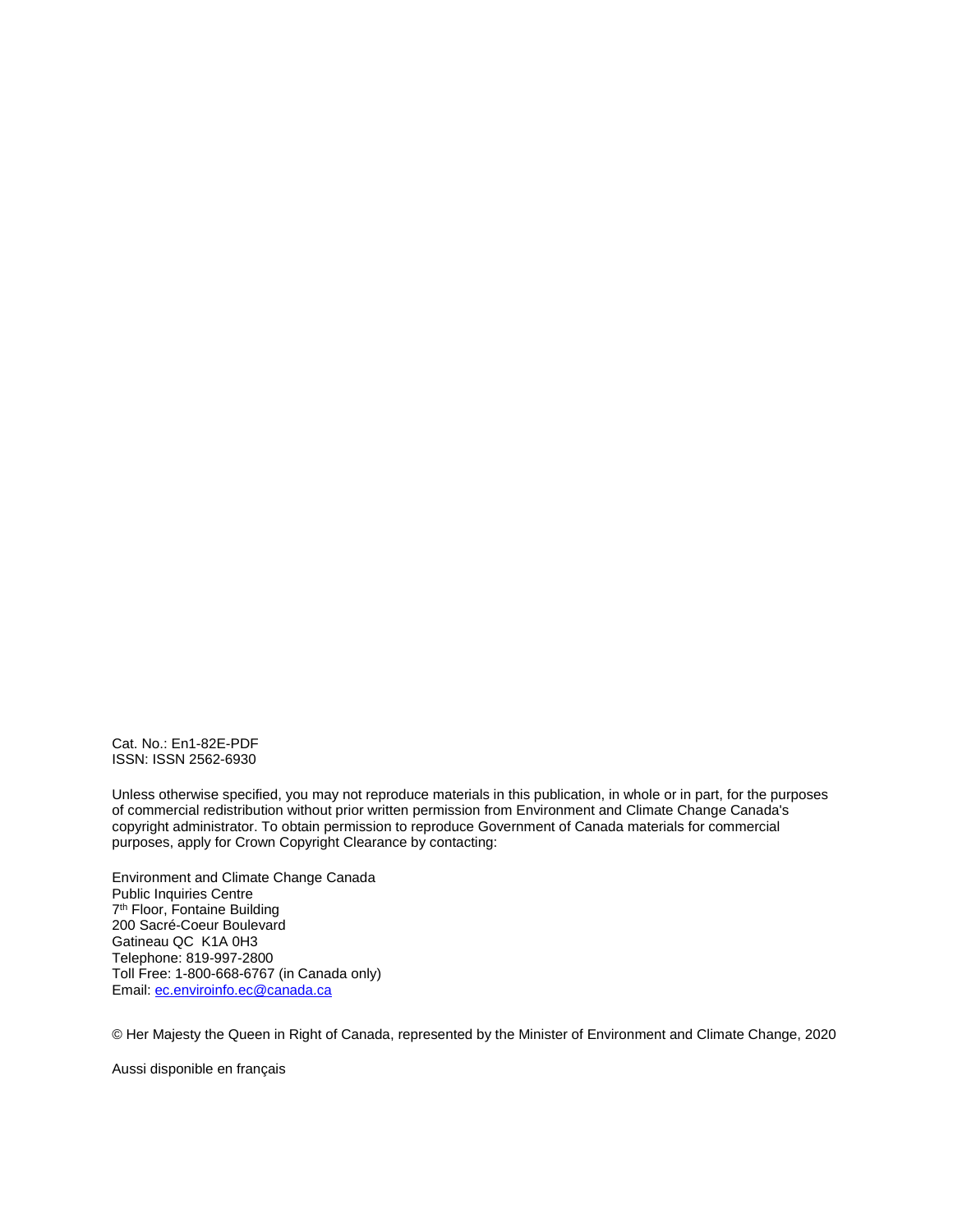## **List of acronyms and abbreviations**

| ADM         | <b>Assistant Deputy Minister</b>                  |
|-------------|---------------------------------------------------|
| <b>CIA</b>  | Certified Internal Auditor                        |
| <b>CISA</b> | <b>Certified Information Systems Auditor</b>      |
| <b>CGAP</b> | <b>Certified Government Auditing Professional</b> |
| <b>CPA</b>  | <b>Chartered Professional Accountant</b>          |
| ECCC        | Environment and Climate Change Canada             |
| 11A         | Institute of Internal Auditors                    |
| <b>MAP</b>  | Management action plan                            |
| <b>OCG</b>  | Office of the Comptroller General of Canada       |
| QAIP        | Quality assurance and improvement program         |
| <b>RBAP</b> | Risk-based audit plan                             |
|             |                                                   |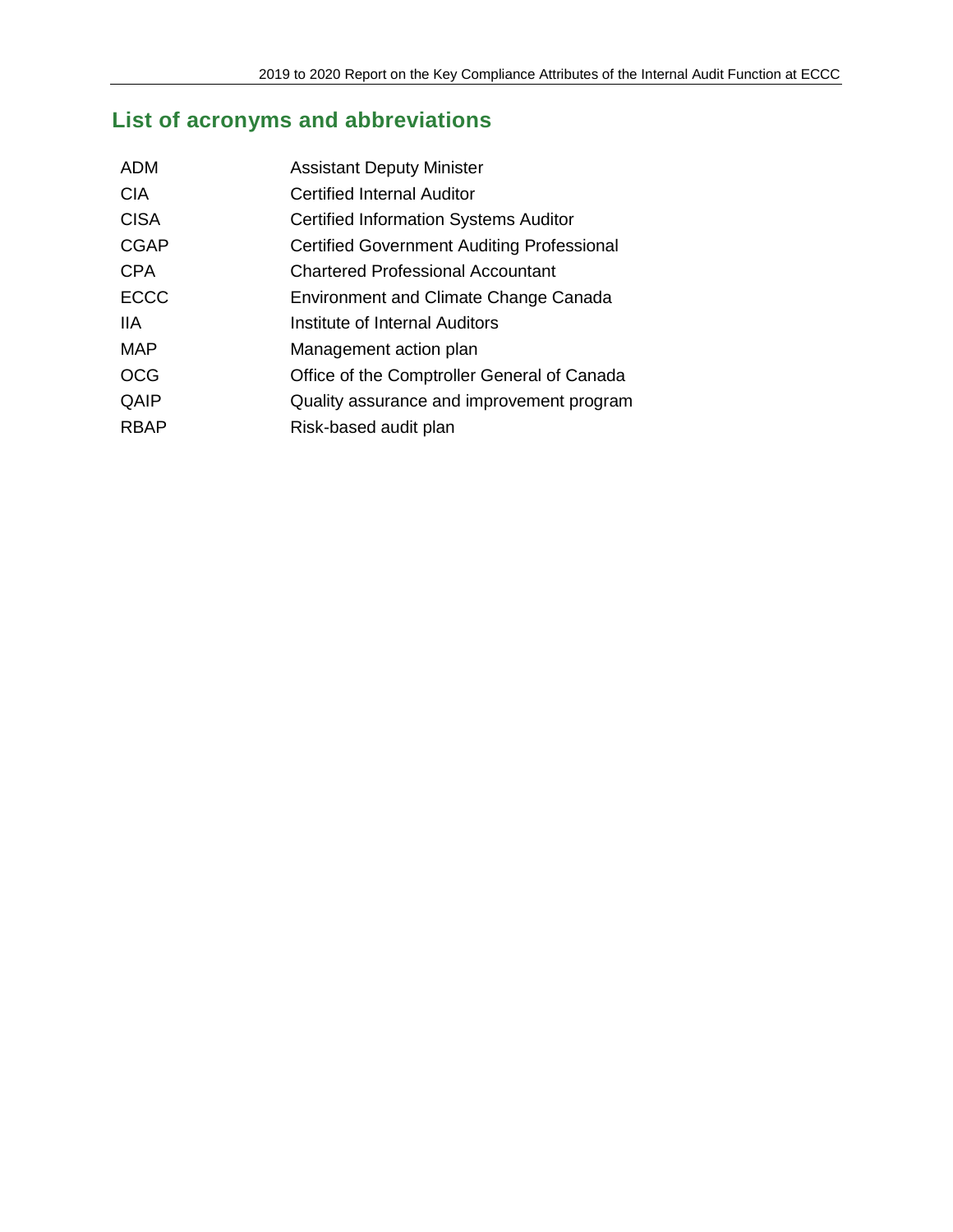# **Table of Contents**

#### **List of tables**

| Table 1: status of audits planned for tabling from 2019 to 2021 and status of audits with |  |
|-------------------------------------------------------------------------------------------|--|
|                                                                                           |  |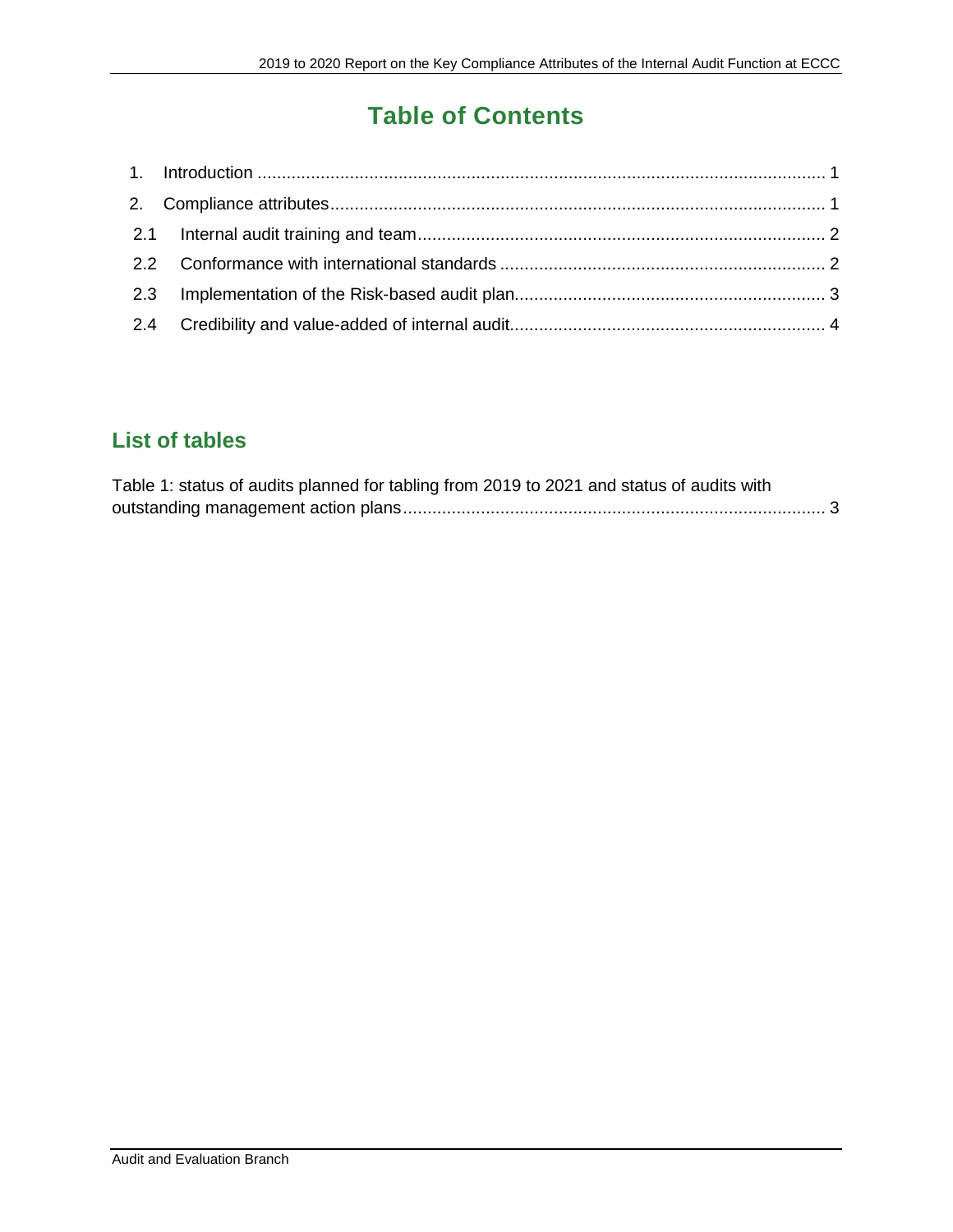# <span id="page-4-0"></span>**1. Introduction**

The Treasury Board Secretariat [Directive on Internal Audit](https://www.tbs-sct.gc.ca/pol/doc-eng.aspx?id=32533) requires that departments with an internal audit function publish departmental internal audit performance results in the form of key compliance attributes. The objective of publishing these results is to provide pertinent information to stakeholders, such as Canadians and parliamentarians, on the professionalism, performance and impact of the internal audit function in departments. As well, it is important that the public be aware that heads of government organizations are receiving independent assurance on the effectiveness and soundness of departmental activities.

This report presents the state of compliance of the internal audit function at Environment and Climate Change Canada's (ECCC) on attributes determined by the Office of the Comptroller General of Canada (OCG). These attributes address questions that stakeholders may have related to the sound management and the oversight of public resources.

The attributes examined in this report relate to the internal audit function at ECCC for fiscal year 2019 to 2020. Compliance in relation to these attributes has allowed the internal audit function to play its assurance and advisory role to the Deputy Ministers and senior management. ECCC is the federal lead on environmental issues, including action on clean growth, carbon pricing and climate change.

# <span id="page-4-1"></span>**2. Compliance attributes**

The internal audit function at ECCC was assessed on the following four key compliance attributes:

- Internal audit training and team
- Conformance with international standards
- Implementation of the Risk-based audit plan (RBAP)
- Credibility and value-add of internal audit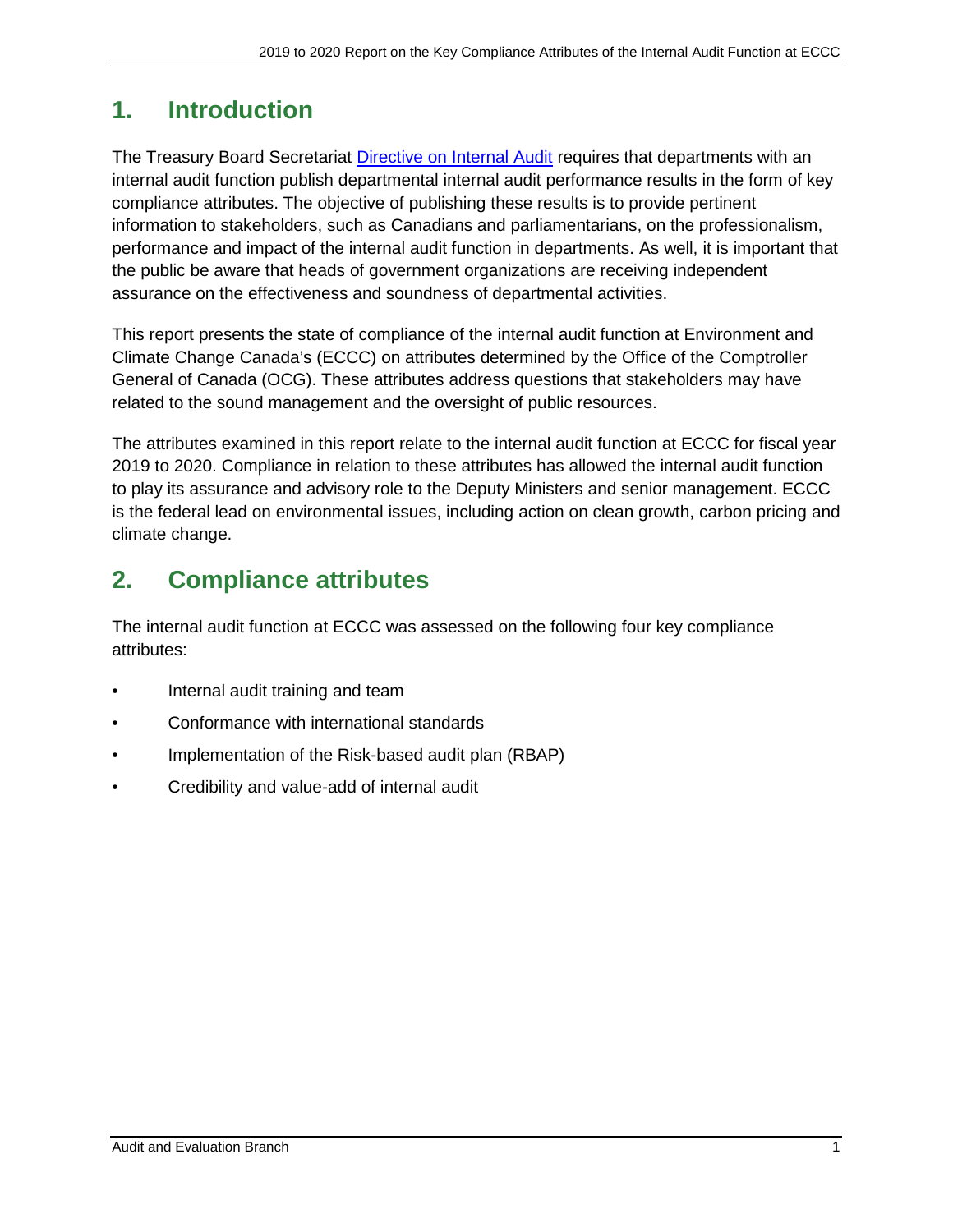#### <span id="page-5-0"></span>**2.1 Internal audit training and team**

**Questions that stakeholders may have about oversight of public resources:**

- **Do internal auditors in departments have the training required to do the job effectively?**
- **Are multidisciplinary teams in place to address diverse risks?**

| 1(a) % of staff with an internal audit or accounting designation<br>[Certified Internal Auditor (CIA), Chartered Professional<br>Accountant (CPA)] | 33%        |
|----------------------------------------------------------------------------------------------------------------------------------------------------|------------|
| 1(b) % of staff with an internal audit or accounting designation<br>CIA, CPA) in progress                                                          | 42%        |
| 1(c) % of staff holding other designations (CGAP, CISA, etc.)                                                                                      | <b>50%</b> |

#### <span id="page-5-1"></span>**2.2 Conformance with international standards**

| Questions that stakeholders may have about oversight of public resources<br>Is internal audit work performed in conformance with the international standards<br>for the profession of internal audit as required by Treasury Board policy?                                                                                                            |                                                                                                 |  |  |  |
|-------------------------------------------------------------------------------------------------------------------------------------------------------------------------------------------------------------------------------------------------------------------------------------------------------------------------------------------------------|-------------------------------------------------------------------------------------------------|--|--|--|
| 2(a) Date of last comprehensive briefing to the Departmental<br>Audit Committee on the internal processes, tools, and information<br>considered necessary to evaluate conformance with the Institute<br>of Internal Auditors (IIA) Code of Ethics and the Standards and<br>the results of the quality assurance and improvement program<br>$(QAIP)$ : | June 6, 2019                                                                                    |  |  |  |
| 2(b) Date of last external assessment                                                                                                                                                                                                                                                                                                                 | March 31, 2019. The<br>internal audit function<br>received a rating of<br>"generally conforms". |  |  |  |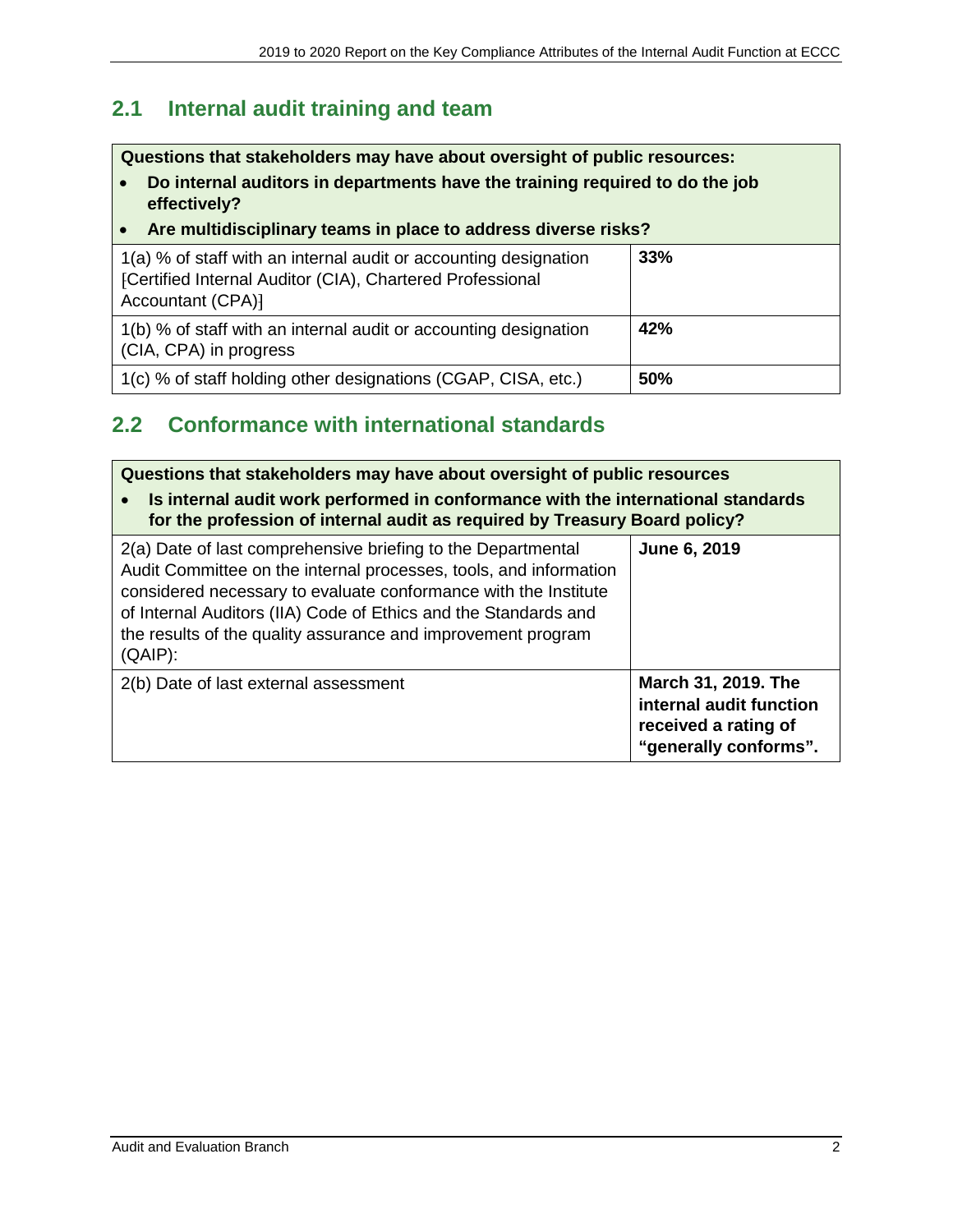### <span id="page-6-0"></span>**2.3 Implementation of the Risk-based audit plan**

**Questions that stakeholders may have about oversight of public resources**

- **Are the risk-based audit plans (RBAP) submitted to audit committees and approved by deputy heads implemented as planned with resulting reports published?**
- **Is management acting on audit recommendations for improvements to departmental processes?**

| 3. RBAPs and related information                                  | See Table 1 for details. |
|-------------------------------------------------------------------|--------------------------|
| (a) name/status of audit for the current fiscal year of the RBAP  |                          |
| (b) date the audit report was approved                            |                          |
| (c) date the audit report was published                           |                          |
| (d) original planned date for completion of all management action |                          |
| plan (MAP) items                                                  |                          |
| (e) status of MAP items                                           |                          |
|                                                                   |                          |

#### <span id="page-6-1"></span>**Table 1: status of audits planned for tabling from 2019 to 2021 and status of audits with outstanding management action plans**

Note: Additions and adjustments were made to the timing of the internal audits included in the Riskbased audit plan 2019 to 2021, to address emerging risks and departmental priorities. In addition, as a consequence of the COVID-19 pandemic, the Risk-based audit plan 2020 to 2022 was delayed beyond March 31, 2020. Modifications to the plan will be included as part of the mid-year update to Table 1.

| <b>Internal Audit</b><br><b>Title</b>                          | <b>Audit Status</b>                         | <b>Report</b><br><b>Approved</b><br>Date | <b>Report</b><br><b>Published</b><br>Date | <b>Original</b><br><b>Planned MAP</b><br><b>Completion</b><br>Date | <b>MAP</b><br>implementation<br><b>status</b><br>(as of March<br>31, 2020) |
|----------------------------------------------------------------|---------------------------------------------|------------------------------------------|-------------------------------------------|--------------------------------------------------------------------|----------------------------------------------------------------------------|
| <b>Audit of business</b><br>continuity<br>planning             | Published -<br>MAP fully<br>implemented     | December 8,<br>2017                      | January 19,<br>2018                       | December 31,<br>2018                                               | 100%                                                                       |
| <b>Audit of</b><br>expenditure<br>management and<br>controls   | Published -<br>MAP fully<br>implemented     | March 7,<br>2019                         | April 16,<br>2019                         | December 31,<br>2019                                               | 100%                                                                       |
| <b>Audit of</b><br>enforcement<br>management and<br>operations | Published -<br>MAP not fully<br>implemented | December 7,<br>2018                      | March 5,<br>2019                          | March 31,<br>2020                                                  | 100%                                                                       |
| Audit of the<br>management of<br>grants and<br>contributions   | Published -<br>MAP not fully<br>implemented | March 26,<br>2019                        | <b>June 26,</b><br>2019                   | September 30,<br>2021                                              | 88%                                                                        |
| Assessment of<br>pay-related<br>controls                       | Approved-<br>Not published                  | July 18, 2019                            | N/A                                       | March 31,<br>2020                                                  | 94%                                                                        |